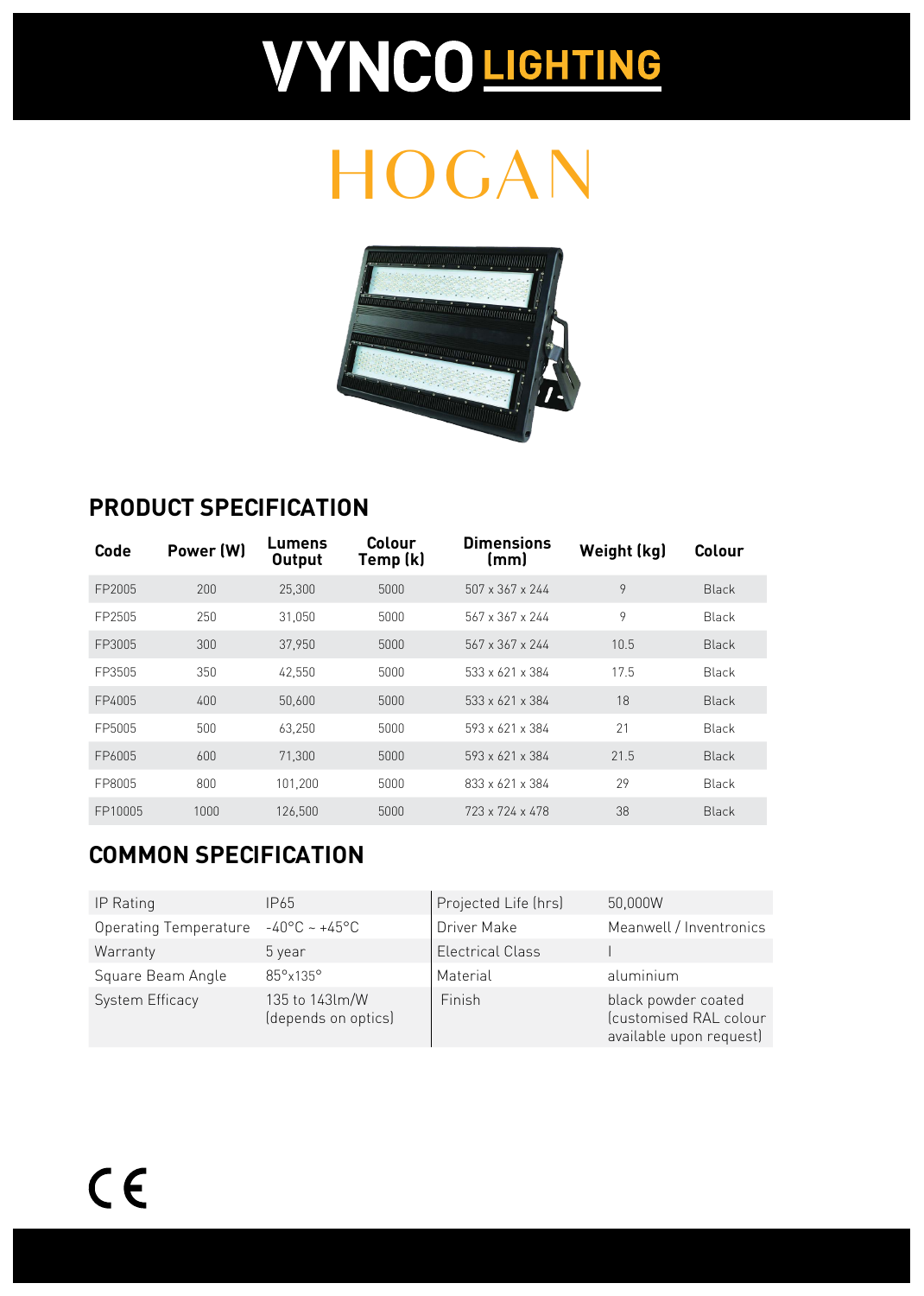# VYNCO LIGHTING

### **DIMENSIONS**







164





FP8005 FP10005